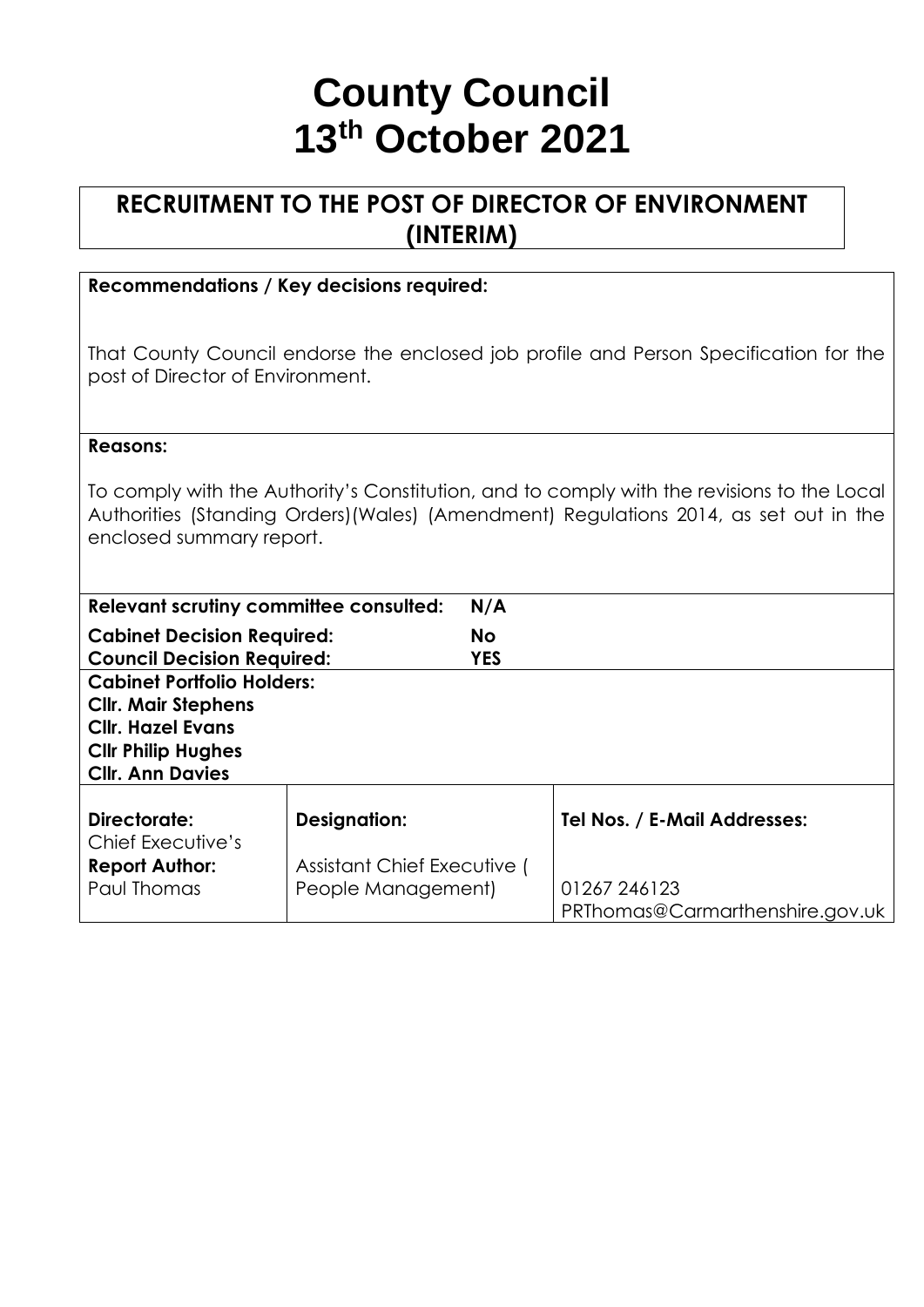# **EXECUTIVE SUMMARY**

# **County Council Date: 13th October 2021**

# **Recruitment to the post of Director of Environment (Interim Arrangement)**

### **1. Background**

With the impending departure of the current Director of Environment on the 31<sup>st</sup> December 2021, the Chief Executive in discussion with the Chair of the Appointments Panel 'A', has indicated her preference to recruit internally to the role of interim Director of Environment, to allow her sufficient time to review the wider portfolio responsibilities and structures.

The post of Director of Environment is a Chief Officer post and any appointment to such a post where the salary is £100,000 or more, is governed by the Local Authorities (Standing Orders) (Wales) (Amendment) Regulations 2014. This is reflected in the Authority's Pay Policy for 2021/2022. The Regulations require that a "relevant body" ie the County Council:

"draw up a statement specifying—(i)the duties of the officer concerned, and

(ii)any qualifications or qualities to be sought in the person to be appointed;

(b)make arrangements for the post to be publicly advertised in such a way as is likely to bring it to the attention of persons who are qualified to apply for it; and

(c)make arrangements for a copy of the statement mentioned in paragraph (a) to be sent to any person on request."

Although this post attracts a salary of £100,000 or more, there is no requirement for this post to be publicly advertised as this appointment will be on an interim basis for up to 12 months and will be ring-fenced, pending the review of senior structures, to current Heads of Services and Directors, should they so wish.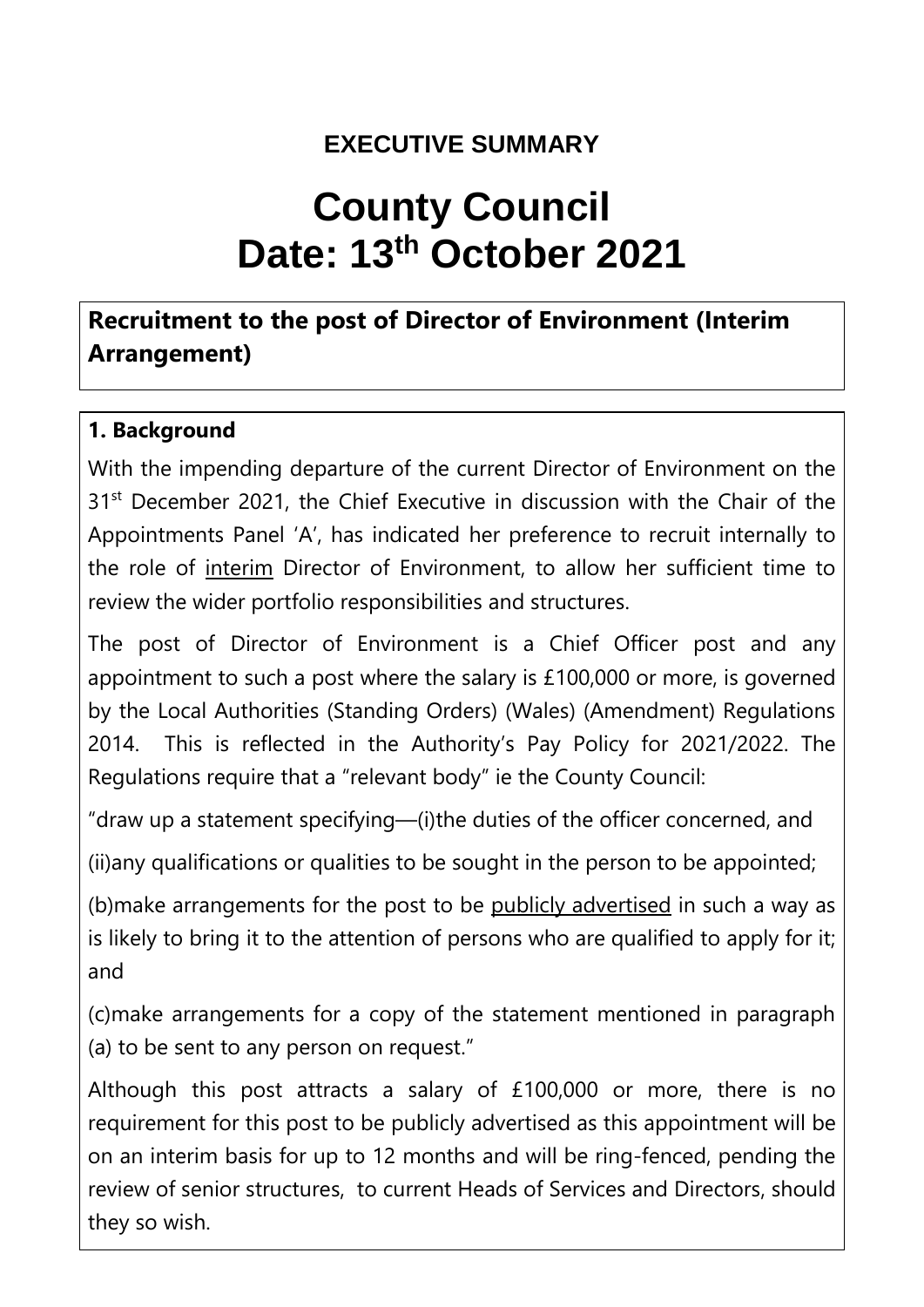The revised Director of Environment Job Profile and person specification, incorporating the new post of Head of Place and Sustainability, is attached.

As this is an interim arrangement it is proposed that a truncated appointment process is followed which would include:

- Stakeholder Interview.
- Leadership on-line assessment.
- Members interview, presentation & Questions.

It is anticipated that the timescale will be:

Approval of Job profile by County Council: Wednesday, 13<sup>th</sup> October 2021

Internal expression of interest to be published:Thursday, 14th October 2021

Closing date for receipt of Expressions of Interest: Midnight, Sunday, 24<sup>th</sup> October 2021.

Shortlisting Panel: 28<sup>th</sup> or 29<sup>th</sup> October 2021

On-line assessment: from 28<sup>th</sup>/29<sup>th</sup> October

Appointments Panel "A":Thursday, 11t <sup>h</sup> November 2021

### **2. Recommendations**

In accordance with these Regulations, It is recommended that County Council approve:

2.1 the enclosed Job Profile and Person Specification

|  | No, however the following documents are<br>attached as appendices:<br>Job Profile and Personal Specification for<br>Director of Environment (Interim).<br>Job Profile and Personal Specification for<br>Head of Place and Sustainability. |
|--|-------------------------------------------------------------------------------------------------------------------------------------------------------------------------------------------------------------------------------------------|
|--|-------------------------------------------------------------------------------------------------------------------------------------------------------------------------------------------------------------------------------------------|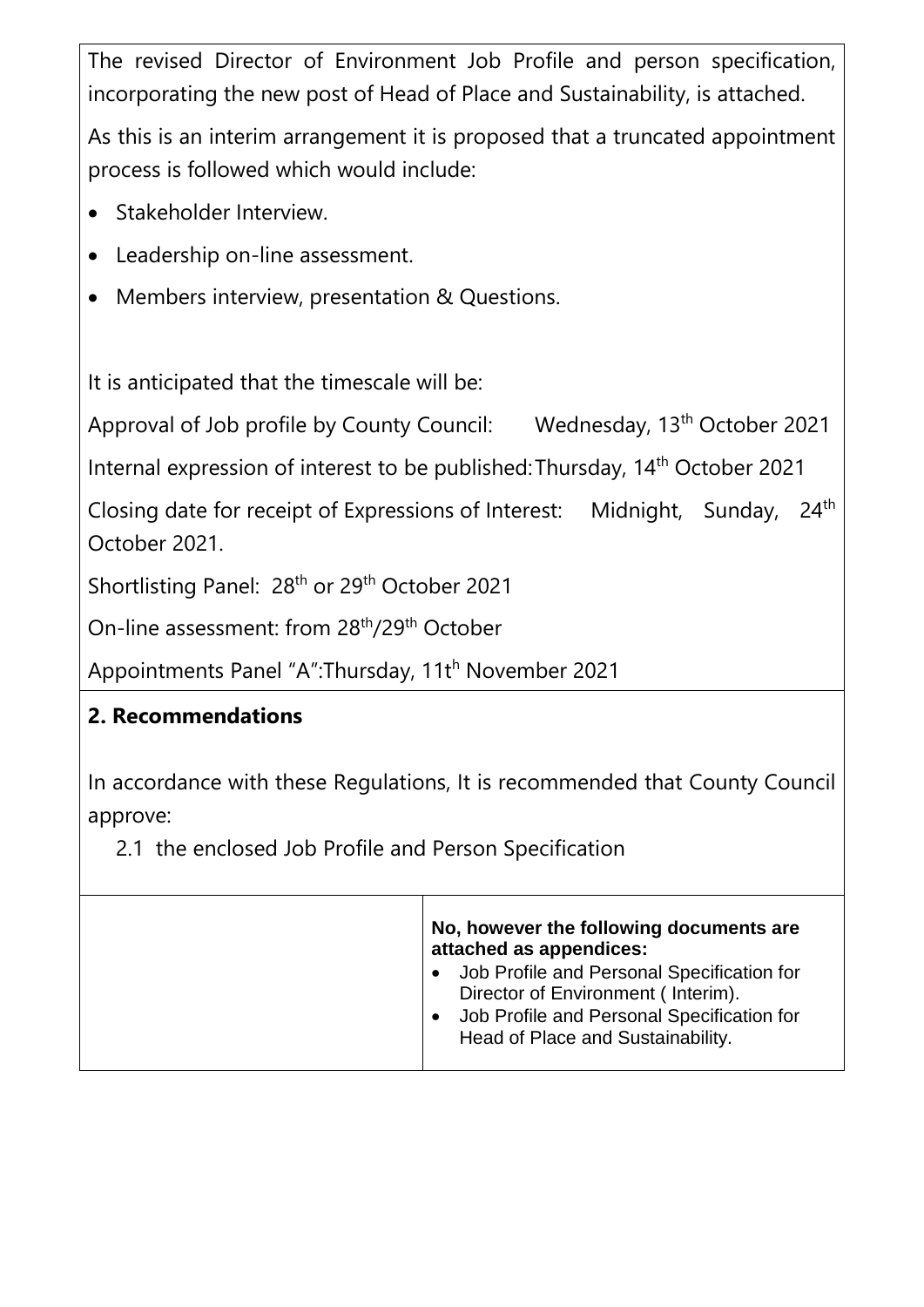## **IMPLICATIONS**

**I confirm that other than those implications which have been agreed with the appropriate Directors / Heads of Service and are referred to in detail below, there are no other implications associated with this report.**

**Signed: Paul Thomas, Assistant Chief Executive** 

| Policy,<br>Crime &<br>Disorder and<br>Equalities | Legal      | Finance    | <b>ICT</b>  | Risk<br>Management<br><b>Issues</b> | Staffing<br>Implications | Physical<br>Assets |
|--------------------------------------------------|------------|------------|-------------|-------------------------------------|--------------------------|--------------------|
| <b>YES</b>                                       | <b>YES</b> | <b>YES</b> | <b>NONE</b> | <b>YES</b>                          | <b>YES</b>               | <b>NONE</b>        |

**1. Policy, Crime & Disorder and Equalities –** In accordance with the Council's Constitution and Policy Framework.

**2. Legal –** As above, and also in accordance with the revisions to the Local Authorities (Standing Orders)(Wales) (Amendment) Regulations 2014.

1. **Finance**.

The salary for the Director of Environment is in accordance with the County Council's agreed 21/22 Pay Policy Statement and is within the current budgeted salary. Any net costs of the recruitment process and interim arrangements will be met from departmental reserves.

**5. Risk Management –** Failure to make provision to discharge the functions contained within this departmental portfolio, efficiently and effectively would place the authority at risk.

**6. Staffing Implications –** In accordance with the Council's Constitution and Policy Framework.